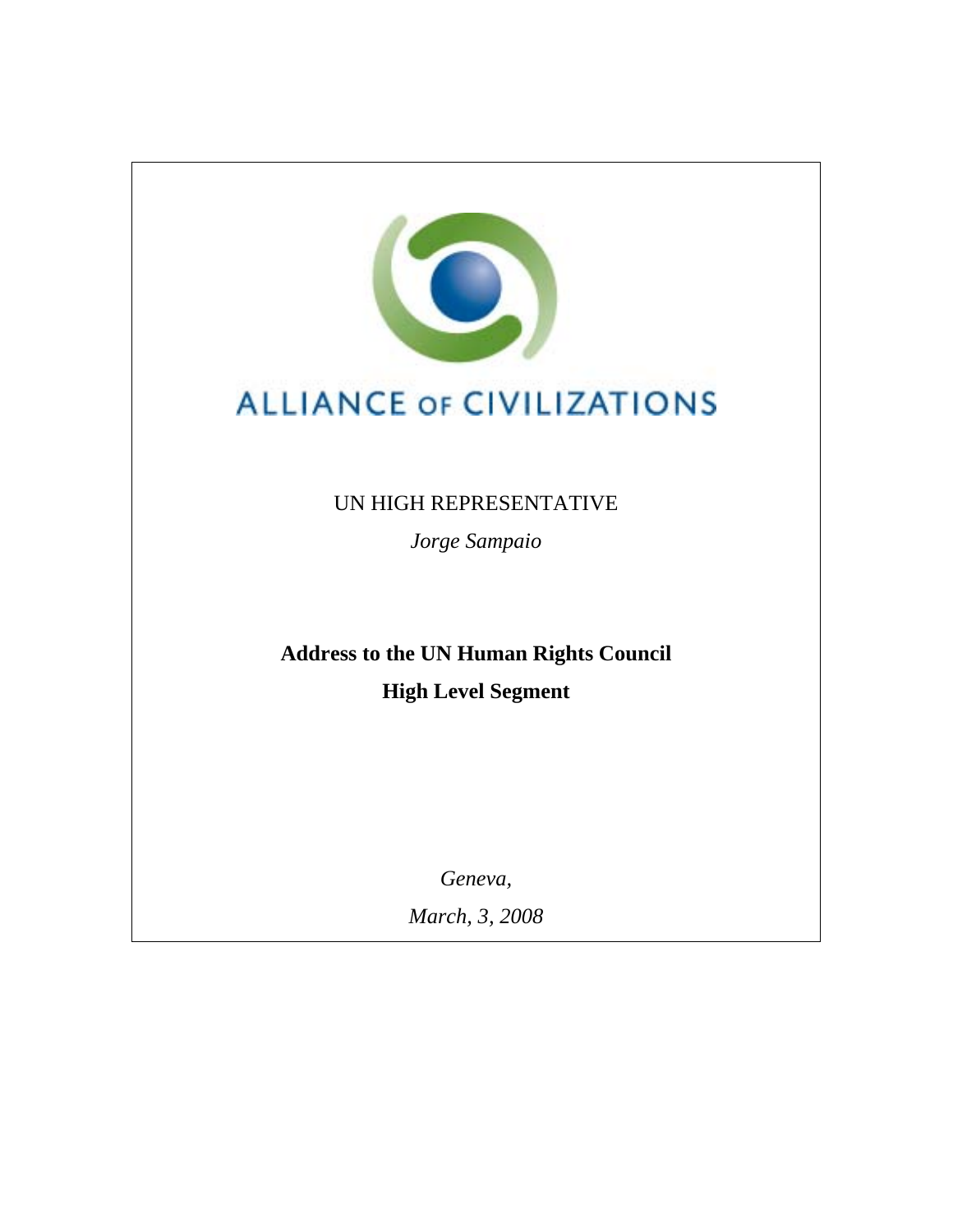Mr. President and members of the Bureau Excellencies Ladies and Gentlemen

- $\triangleright$  First of all, let me extend, Mr President, my warmest thanks for inviting me to address this distinguished audience;
- $\triangleright$  I was very much looking forward to seizing this unprecedented opportunity to raise a number of topical issues on the Alliance of Civilizations' initiative that I have the privilege to head since May last year;
- $\triangleright$  As you may know, the Alliance was launched by the Secretary-General of the United Nations in 2005 under the co-sponsorship of the Heads of Government of Spain and Turkey.
- $\triangleright$  It is aimed at addressing widening rifts within and among societies by reaffirming a paradigm of mutual respect among peoples of different cultural and religious traditions and by helping to mobilize concerted action toward this end.
- $\triangleright$  This effort reflects the will of the vast majority of peoples to reject extremism in any society and to support overwhelmingly their aspiration to live in peace, based on respect for equal human dignity.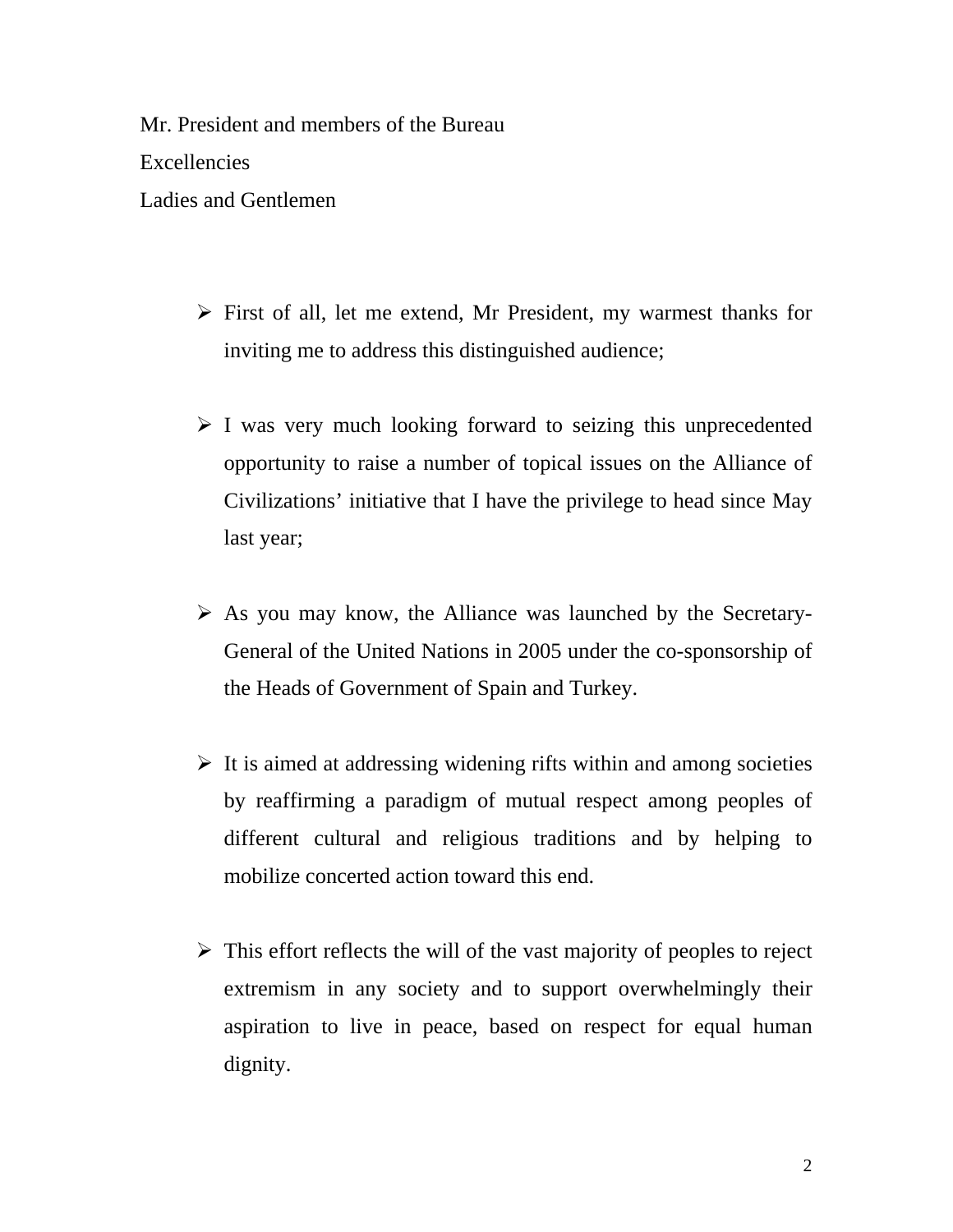- $\triangleright$  What does respect for equal human dignity mean? It is all about human rights, which lie at the centre of your leadership role.
- $\triangleright$  And since the goals of the Alliance are intrinsically linked with the mandate of the Council, your and our action is quite complementary.

## Excellencies

- $\triangleright$  In taking the floor, my aim is threefold:
	- o To convince those representatives, here today, of countries that are not yet on board that becoming a part of the Alliance of Civilizations' initiative is well worthwhile.
	- o To insist with those representatives, here today, of countries that are already members of the Group of Friends that it is urgent to turn political commitments into deliverables and to help move the Alliance forward.
	- o To appeal to both to combine their efforts in order to achieve our common goals.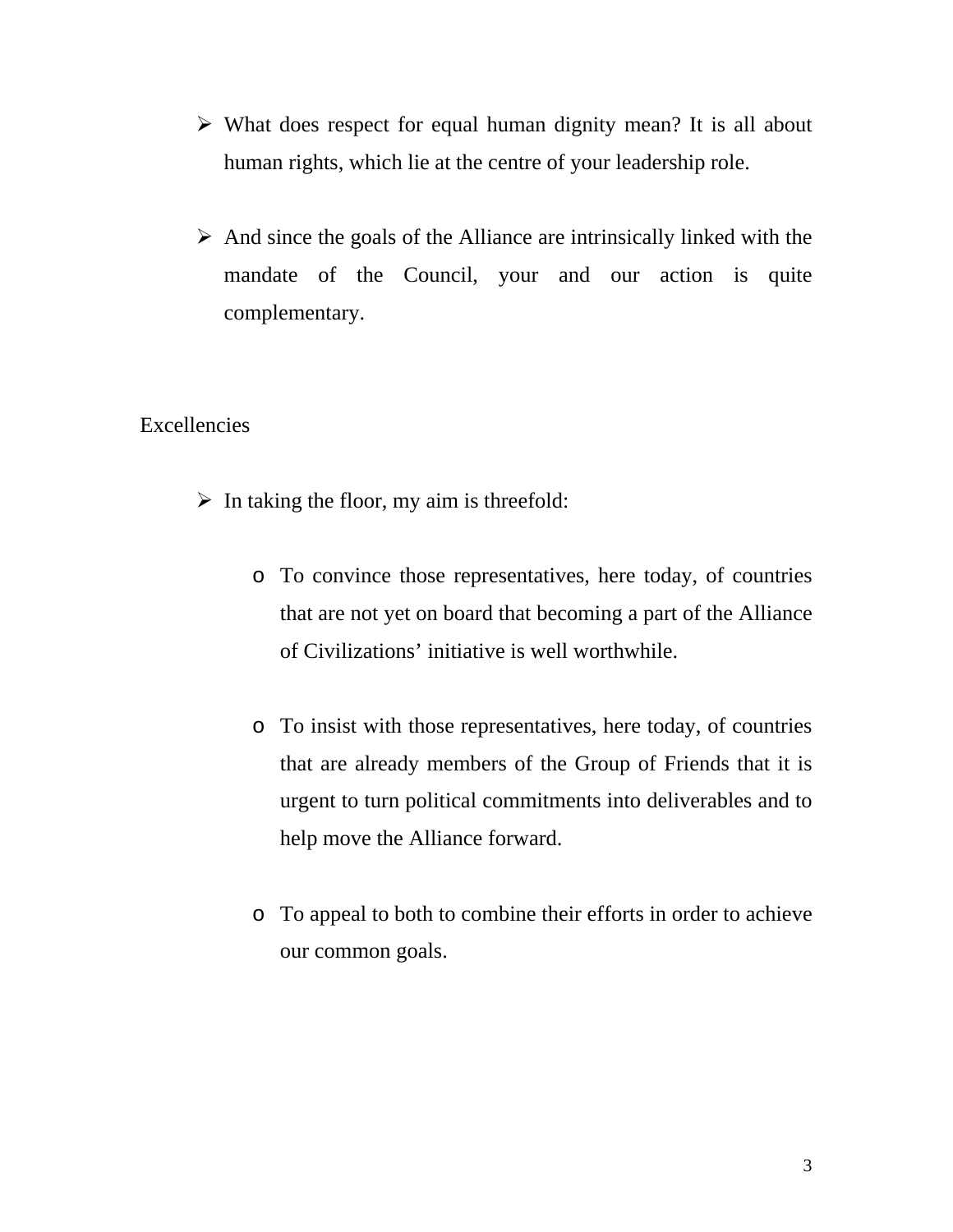### *1. First point – good reasons to become part of the Alliance*

- $\triangleright$  We all know that our world is alarmingly out of balance, marked by great inequalities and paradoxes. In our globalizing times, it is not just the planet that is showing degradation, but also human atmosphere.
- $\triangleright$  The current international difficulties and the increasing anxiety we all feel in living together in mutual respect have encouraged the misguided view that cultures are set on an unavoidable collision course and have helped turn negotiable disputes into seemingly intractable identity-based conflicts.
- $\triangleright$  Therefore, it is essential to counter stereotypes and misconceptions that deepen patterns of hostility and mistrust within and among societies. This urgent task constitutes to be the raison d'être of the Alliance.
- $\triangleright$  As conflicts everywhere are conflicts anywhere, it is against this background of urgency that the Alliance of Civilizations has a role to play in helping to build bridges between societies, promoting dialogue and understanding and forging the collective will to address the world's imbalances.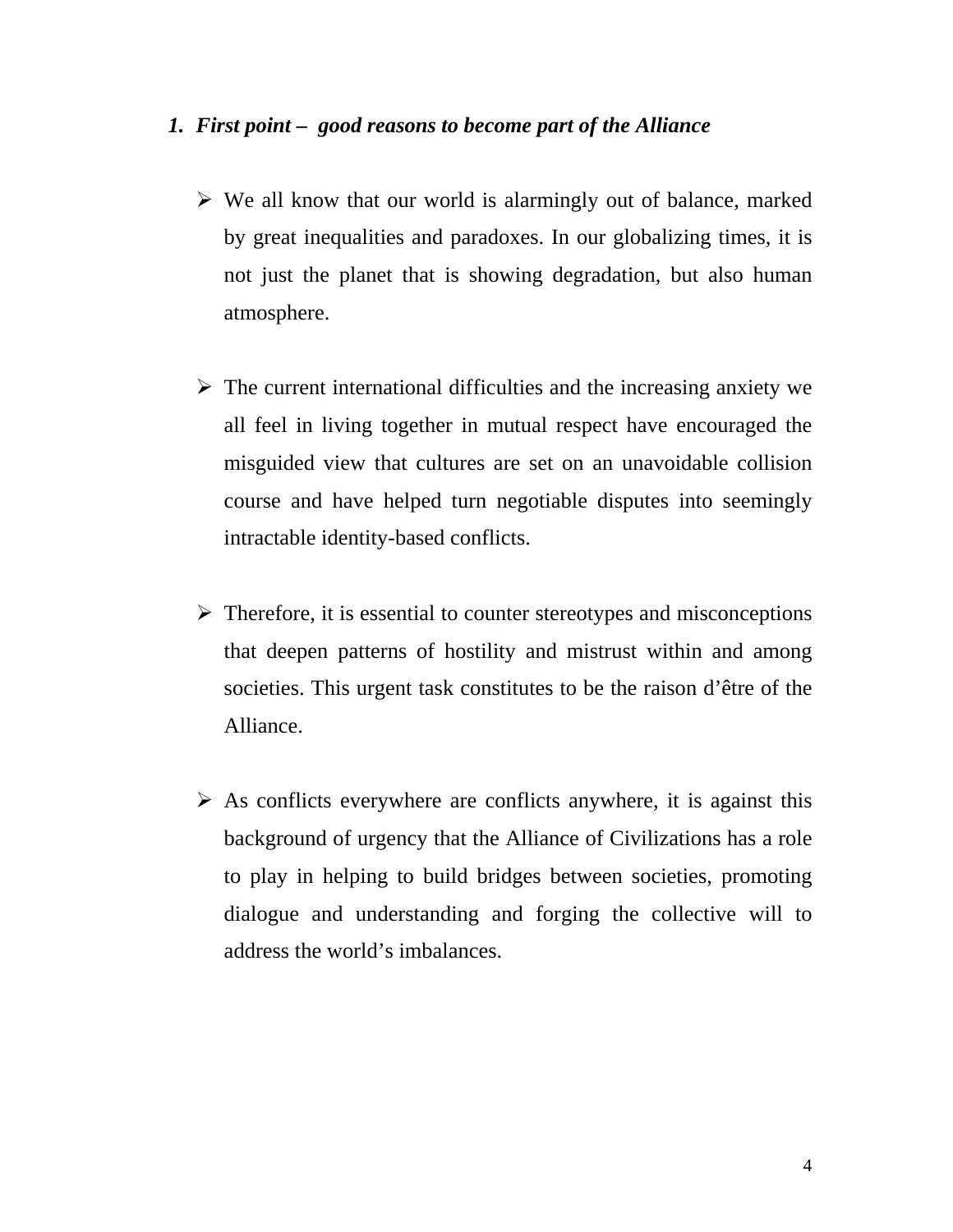- $\triangleright$  As a political initiative under the auspices of the UN Secretary, the Alliance is a renewed commitment to the UN values – in particular to the promotion of human rights. It has a global scope, offers an innovative framework for action and looks forward to becoming a helpful tool in reducing cultural and religious tensions and hostility within and among societies.
- $\triangleright$  As UN members, States have an important and unique role to play within the Alliance of Civilizations.
- $\triangleright$  To be part of the Alliance is a win-win situation. It both strengthens the Alliance as a whole and empowers each State to find the appropriate answers to these common challenges and threats to human security.
- $\triangleright$  The Alliance of Civilizations is the right initiative, at the right time. Together, we can ensure that it will also bring about the right results as the Alliance is mainly an action -oriented initiative.

# *2. Second Point: Membership of the Alliance means turning political commitments into deliverables*

 $\triangleright$  When I took office, nine months ago, my motto was caution, though confidence was my battle cry and my epigraph, in the certainty that the Alliance is the right answer in filling a huge political void.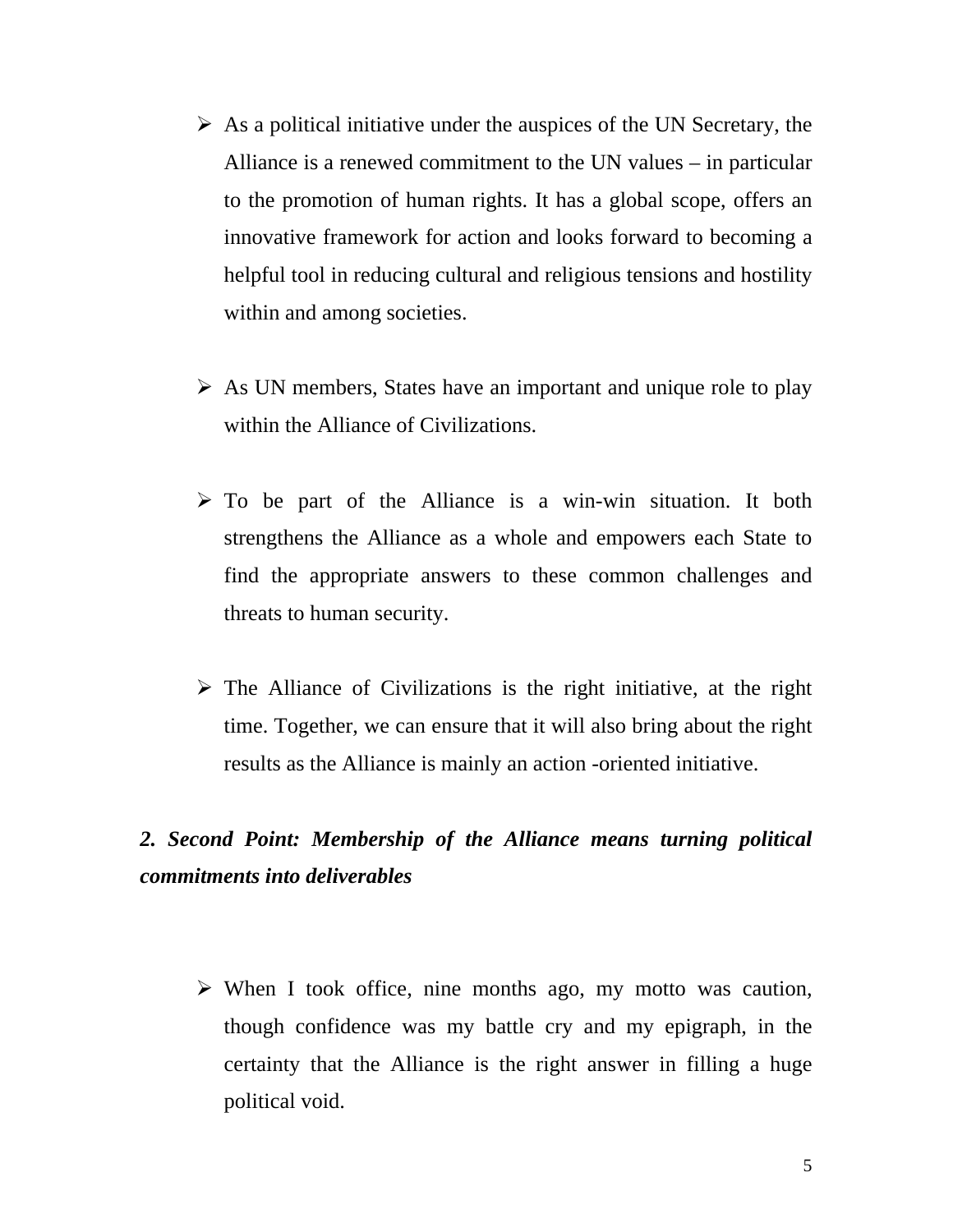- $\triangleright$  Now the grounds for my convictions are considerably more solid, and the reasons for my optimism as to the future of the Alliance have been cemented to a greater extent.
- $\triangleright$  Basically, the Alliance has started to deliver part of our Implementation Plan has already been implemented, the main priority projects have been launched and the first annual Forum of the Alliance, held last month, was a success and generated a number of significant outcomes.

Dear members of the Alliance

- $\triangleright$  As you know, I am very attached to the results-oriented approach underpinning the Alliance initiative. But to become a sustainable initiative, the Alliance counts on your active support and contribution as you are its main partners. Furthermore, it must be multi-tasking and built on multi-stakeholders partnerships. We can miss no opportunity whatsoever to bring about results.
- $\triangleright$  This is why I have been insisting on the importance of the National Strategies for cross-cultural dialogue at State level; of the Partnership agreements with international organizations and bodies; of the network to be built to bring on board civil society's input and contribution.
- $\triangleright$  A great deal of the Alliance's future is being played this year.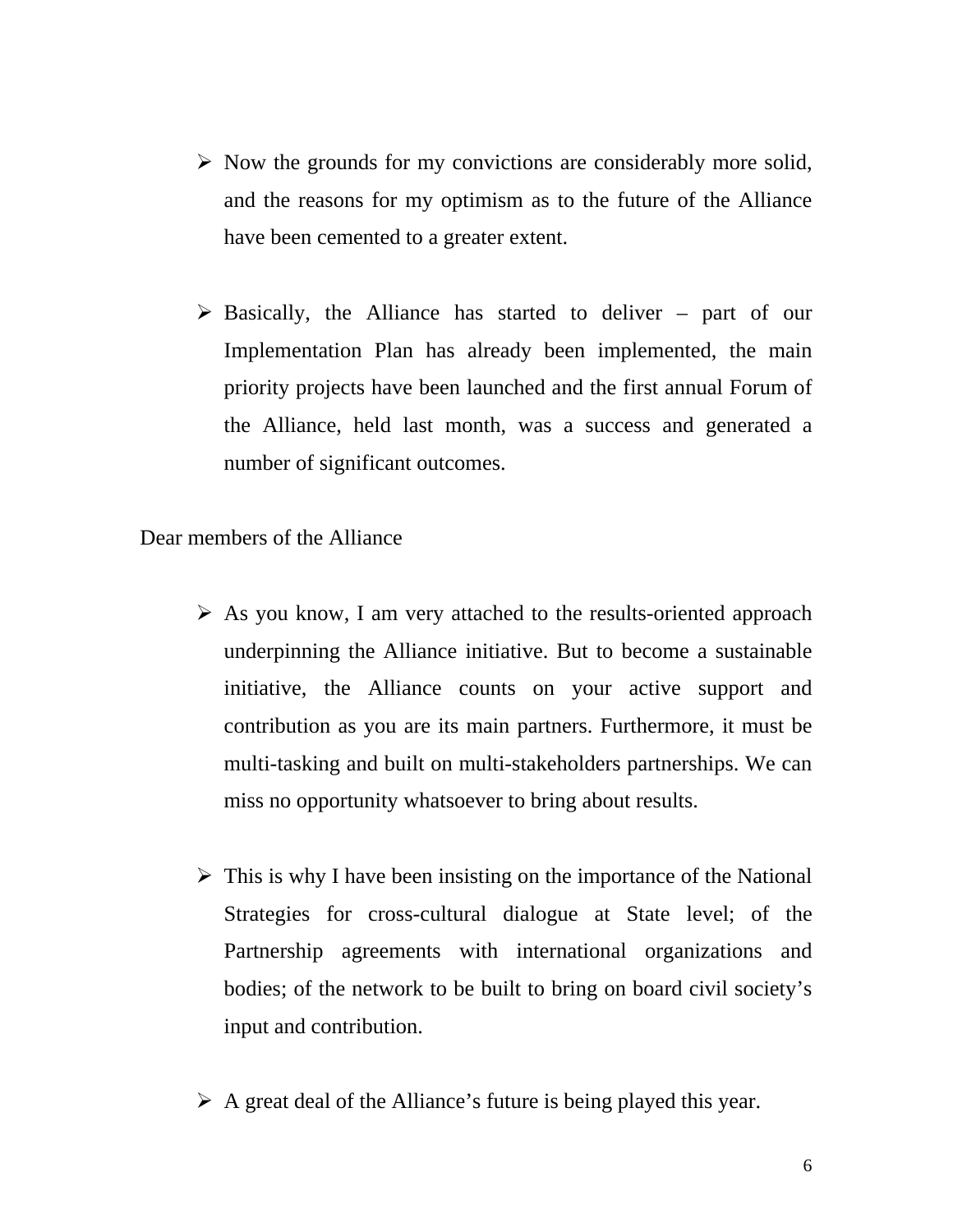- $\triangleright$  Either we shall be able to divulge the Alliance and anchor it on the regional processes under way, integrating it into the respective agendas, or we shall find it hard to double the cape of good intentions.
- $\triangleright$  Either we shall be able to include it in the states' internal agendas, or we shall be left standing in the field of debate and rhetoric.
- $\triangleright$  Either we shall succeed in mobilising civil society or we shall compromise our ultimate goal, which is to aim for small improvements in the field that will bring fresh hope to the peoples.
- $\triangleright$  Of course, I am well aware, too, that everyone may be tempted to make of the Alliance an instrument in the service of their own interests. But the main thing, besides the multiplicity of uses to which it can be put, is to preserve the unity of intentions and of action.
- $\triangleright$  This is why committed and active membership is critical to advancing the goals of the Alliance and to making it a powerful catalyst of change on the ground.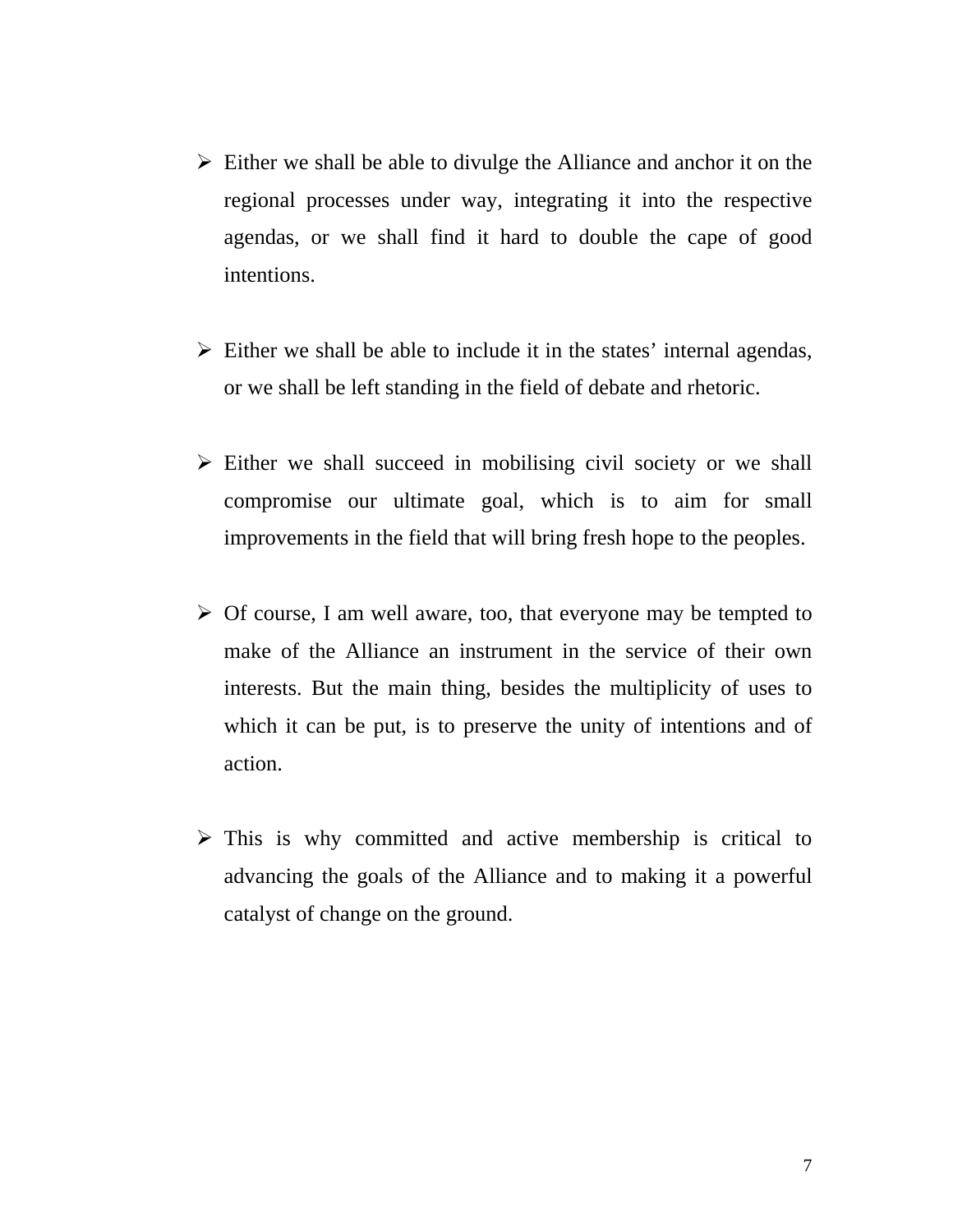### *3. Why we should work together*?

- $\triangleright$  Let me put it bluntly: as a UN initiative the Alliance can only be developed in close coordination with all its partners, both within and outside the UN system.
- $\triangleright$  The Alliance builds upon and is not designated to replace ongoing initiatives and programs related to its goals. And it would be wrong to aim at acting on an isolated, competitive or unilateral basis.
- $\triangleright$  Mainstreaming the agenda of the Alliance within the UN wide action, regional processes under way, and also within national policies and local initiatives, is therefore a major concern for me. This is the first point I want to make.
- $\triangleright$  In order to achieve this goal, it is crystal clear that the Alliance has to evolve as much as possible as a transversal and cross cutting agenda to strengthen preventive diplomacy and peace building, while enhancing the safeguard of human rights of all members of the human family.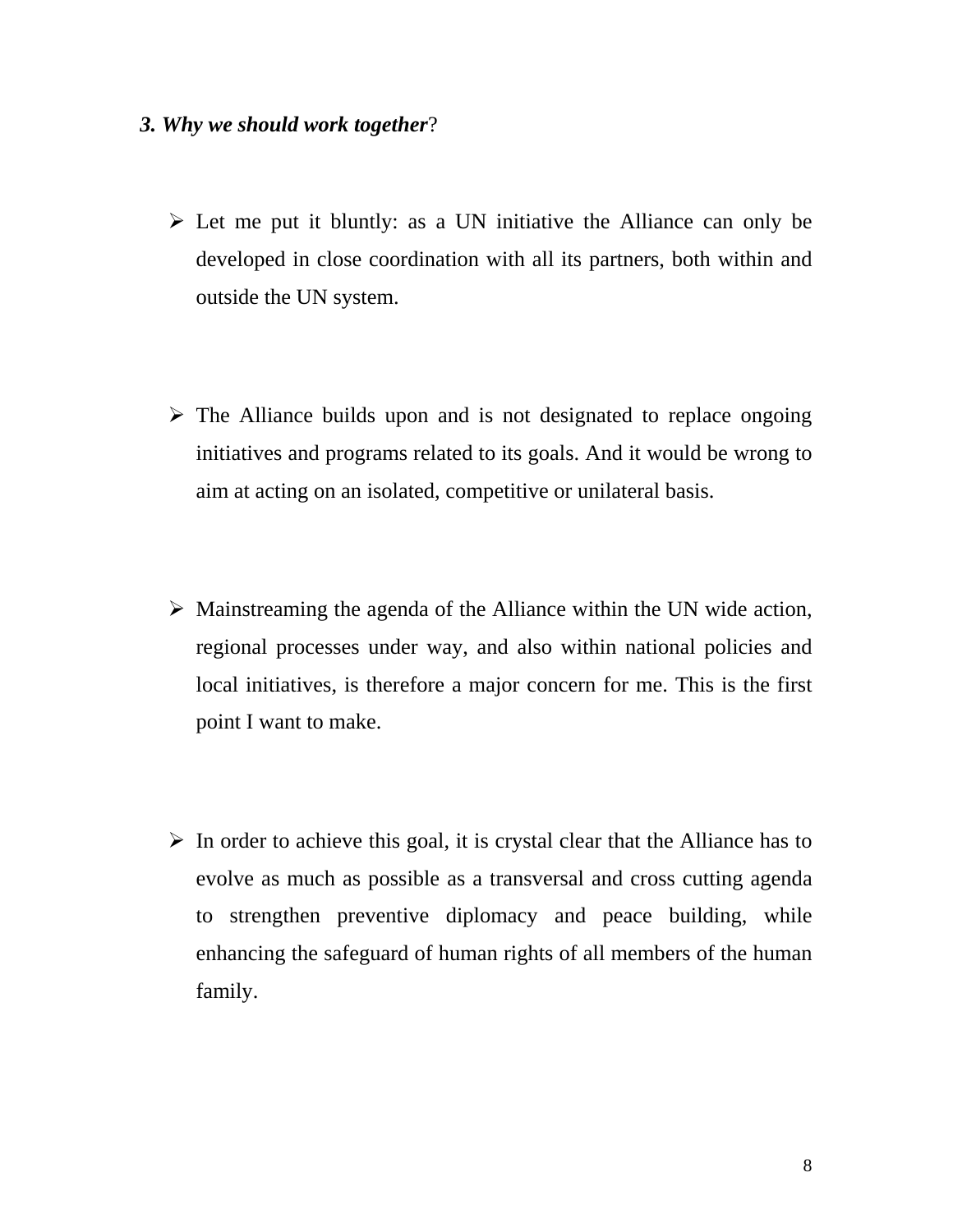- $\triangleright$  Second point: how can the Alliance interact with the Council of Human Rights? Why, after all, is this interaction essential for both in my humble view?
- $\triangleright$  In my view, our complementary role is also crystal clear. On the one hand, the Council has the expertise, the know-how and the most relevant experience in human rights as it plays a leadership role in this field. On the other hand, to establish genuine dialogue among peoples and nations, which the Alliance aims to do, a common understanding of international human rights principles and a universal commitment to their full and consistent application are required.
- $\triangleright$  Therefore, respect for human rights, as recognized by the Universal Declaration and the wide range of international human rights instruments it has given birth to, and international humanitarian law, is both the pre-condition and the framework of the Alliance, and its ultimate goal. Many of the difficulties the Alliance is faced with stem from this paradoxical, in-between situation.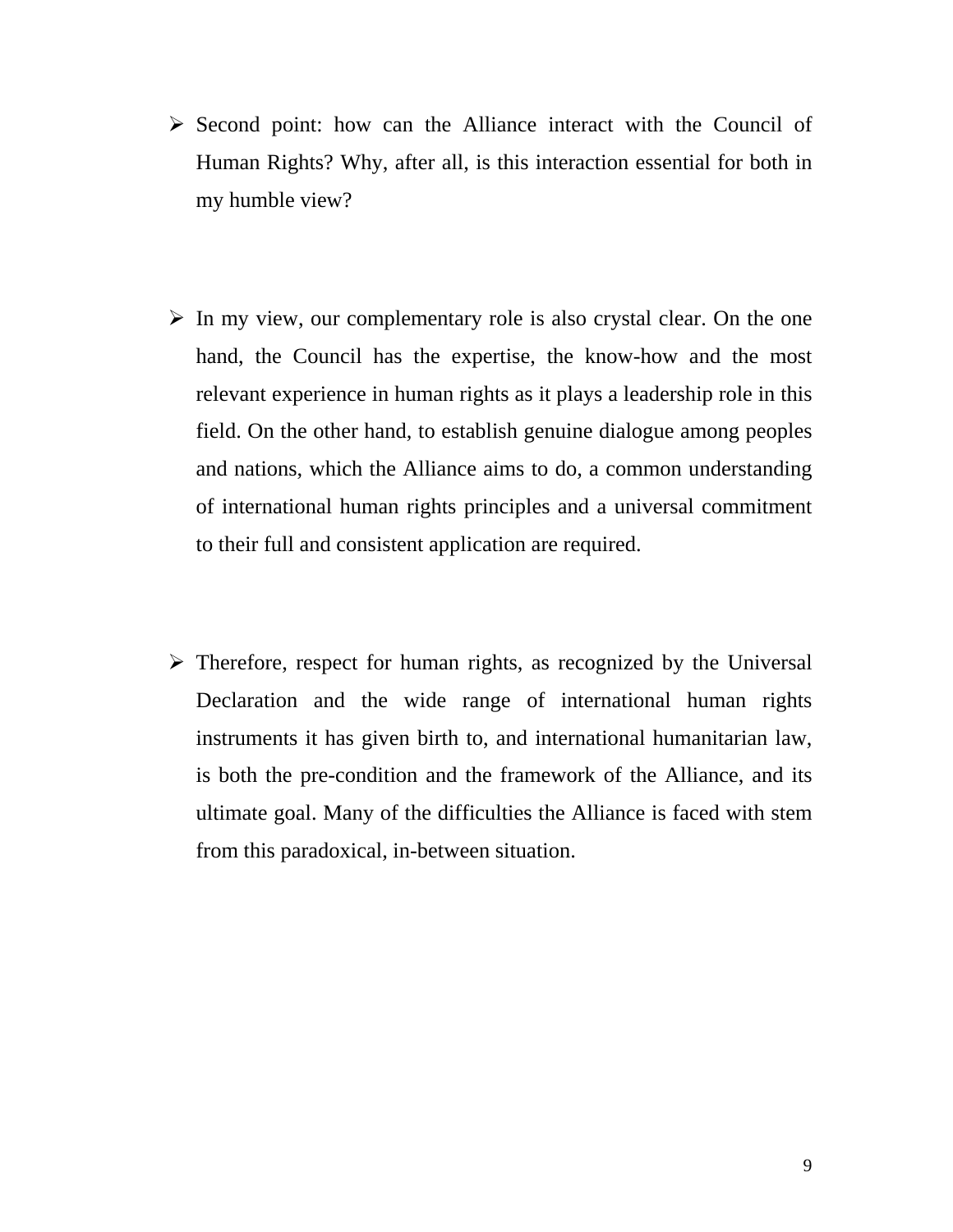- $\triangleright$  Actually, the Alliance aims at bridging this gap. Its major challenge is to take appropriate action – mainly in the areas of education, youth, media and migrations - that combines diversity of cultures, religions and civilizations with the fact that we all share the most basic attributes, recognized, by the way, by all the great religious traditions.
- $\triangleright$  To prevent polarization, confrontation, conflict and intolerance and to develop a culture of peace, understanding, tolerance and respect, we need universalist values grounded on the common humanity shared by every man, woman and child on earth, regardless of linguistic, racial, religious and other differences.
- $\triangleright$  The point is that nowadays more than ever particularly because of the international situation created in the wake of September 11 -, the universality of Human Rights is under siege.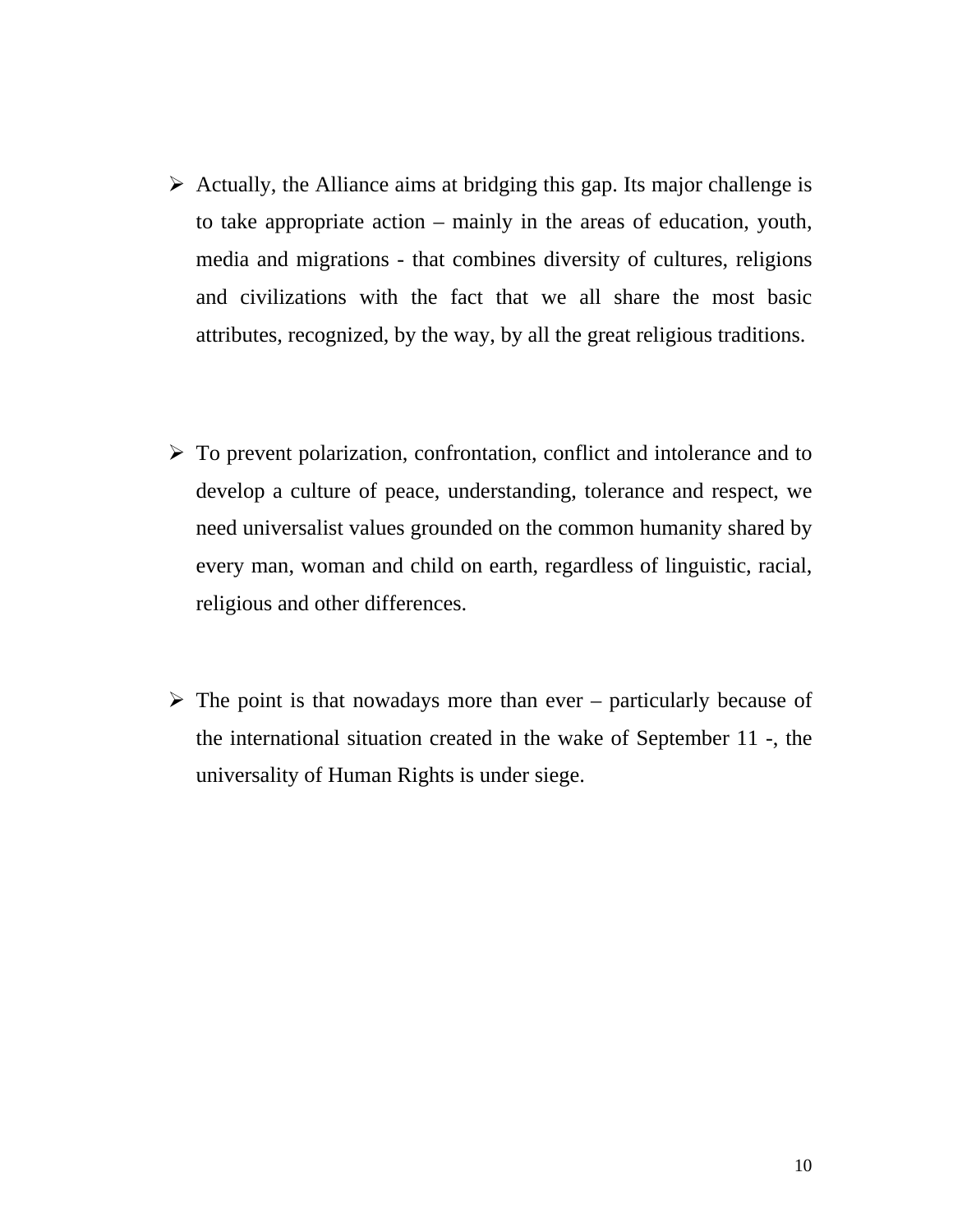- $\triangleright$  But, in my view, this controversy rests on a number of misunderstandings. The Declaration does not mean, in the slightest, the application of the rights enshrined therein obeys a single, rigid and immutable form or pattern that rides roughshod over each and every local singularity, tradition and experience. Secondly, accusations of cultural imperialism and cultural relativism against the Declaration of 1948 are frequently unfounded, not only because various players from very different backgrounds were involved in drawing up their wording and very extensive consultations were made, but also their more direct authors – and I would recall, by way of example, Cassin, Chang, Malik e Eleanor Roosevelt – were fully aware of the complexity and bounds of the task with which they were entrusted.
- $\triangleright$  It must be made clear that with the Declaration, despite its imperfections, we ensure more rights for everyone than before; that with it, the preservation of diversity and the right of difference are better assumed and, in this way too, the safeguard of what unites us and is common to us is further strengthened.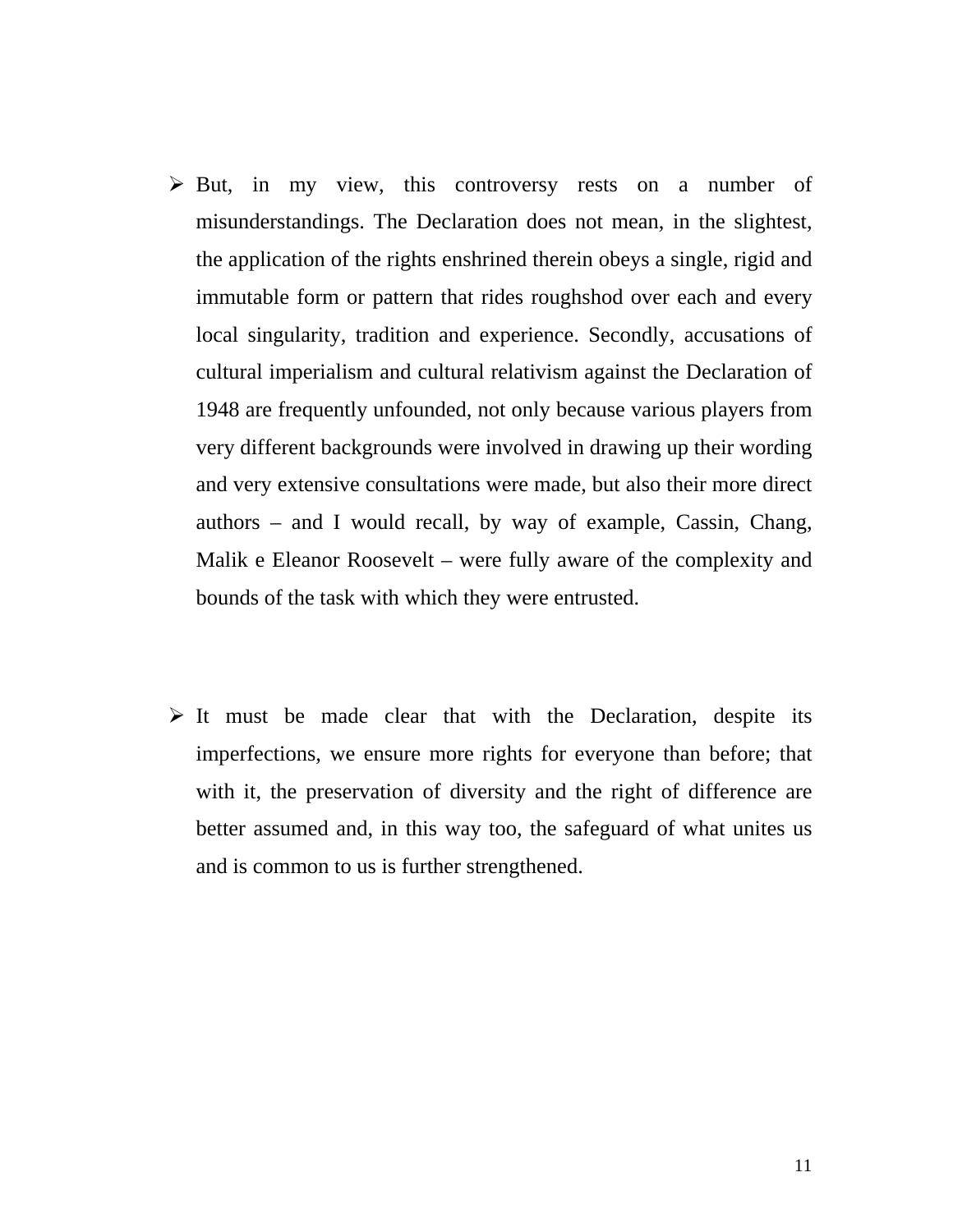### Excellencies

- $\triangleright$  In conclusion, let me stress that the Alliance is looking forward to working with you.
- $\triangleright$  I am strongly convinced that the 1948 Universal Declaration of Human Rights is clearly based on recognition of a common humanity and provides a minimum solution to deal with its miseries.
- $\triangleright$  This is why I do believe that we can benefit from your experience, findings and leverage; and that, in turn, we can offer to you a framework which will help in implementing rights in a variety of ways, so that, at the end of the day, we can combine universality of human rights with a stronger protection of various historical, cultural and religious backgrounds.
- $\triangleright$  In this regard, I do believe that the Alliance and the Council should consult each other at both political and secretariat level; moreover ad hoc consultations at a senior political level should also be organised on topical issues of joint interest. "Focal points" within our secretariats should be responsible for ensuring permanent contacts between both organizations.